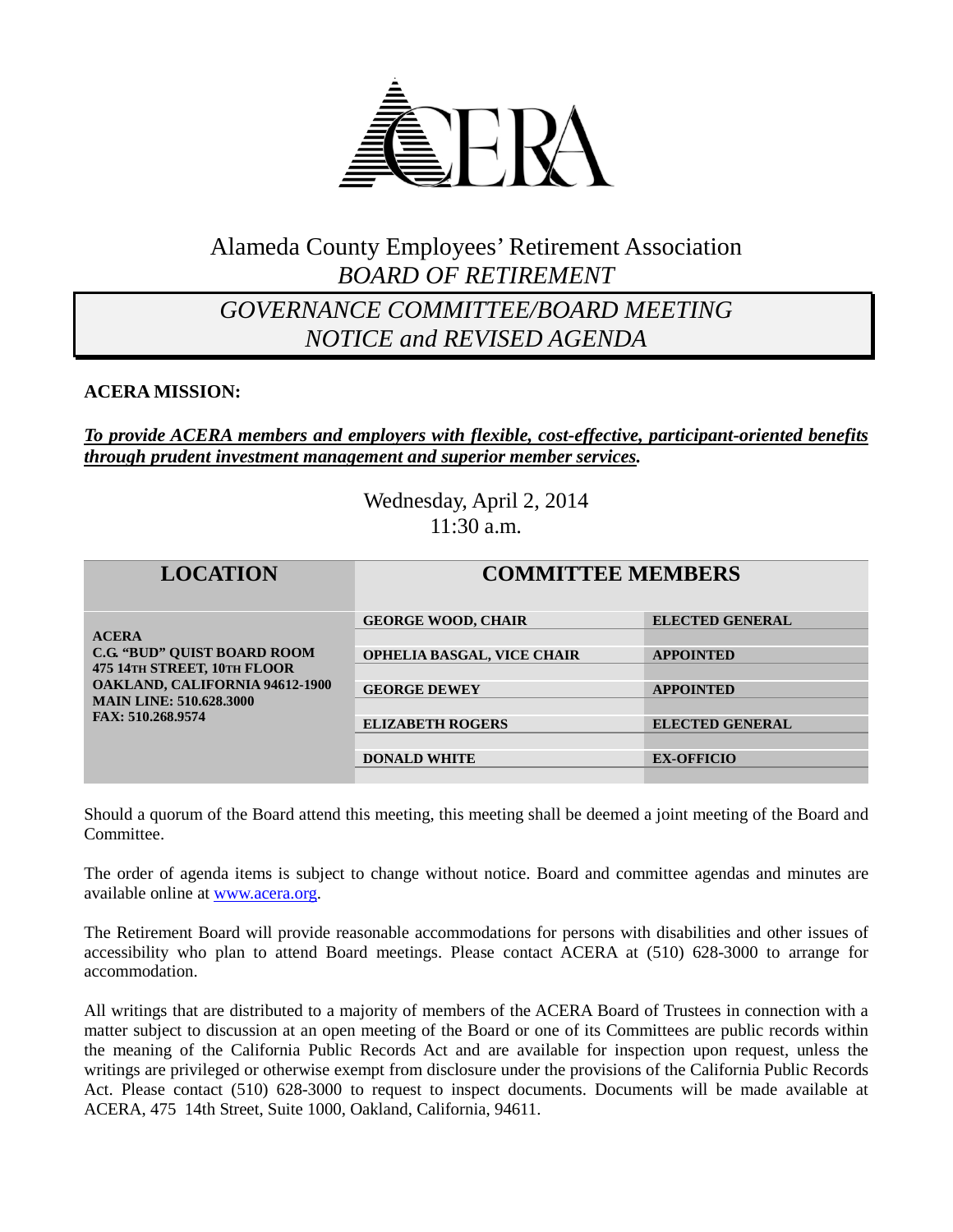# *GOVERNANCE COMMITTEE/BOARD MEETING*

**NOTICE and REVISED AGENDA, Page 2 of 3 – Wednesday, April 2, 2014**

**Call to Order:** 11:30 a.m.

#### **Action Items: Matters for Discussion and Possible Motion by the Committee**

- **1. Review, Discussion and Possible Motion to Adopt Amendments, if any, and renew the Board Elections Policy**
	- Recommendation The Governance Committee advises the Board of Retirement that it finds the content of the Board Elections Policy is appropriate and continues to meet the needs of ACERA and should be renewed with revisions as recommended by Staff.

– Lori Schnall/Marguerite Malloy

- **2. Review, Discussion and Possible Motion to Adopt Amendments, if any, and renew the Committee Operations Policy**
	- Recommendation The Governance Committee advises the Board of Retirement that it finds the content of the Committee Operations Policy is appropriate and continues to meet the needs of ACERA and should be renewed with revisions as recommended by Staff.

– Lori Schnall/Marguerite Malloy

- **3. Review, Discussion, and Possible Motion to Adopt the Amendments, if any, and renew the Board Operations Policy**
	- Recommendation The Governance Committee advises the Board of Retirement that it finds the content of the Board Operations Policy is appropriate and continues to meet the needs of ACERA and should be renewed with revisions as recommended by Staff.

– Lori Schnall/Marguerite Malloy

#### **Information Items: These items are not presented for Committee action but consist of status updates and cyclical reports**

● None

### **Trustee/Public Input**

● None